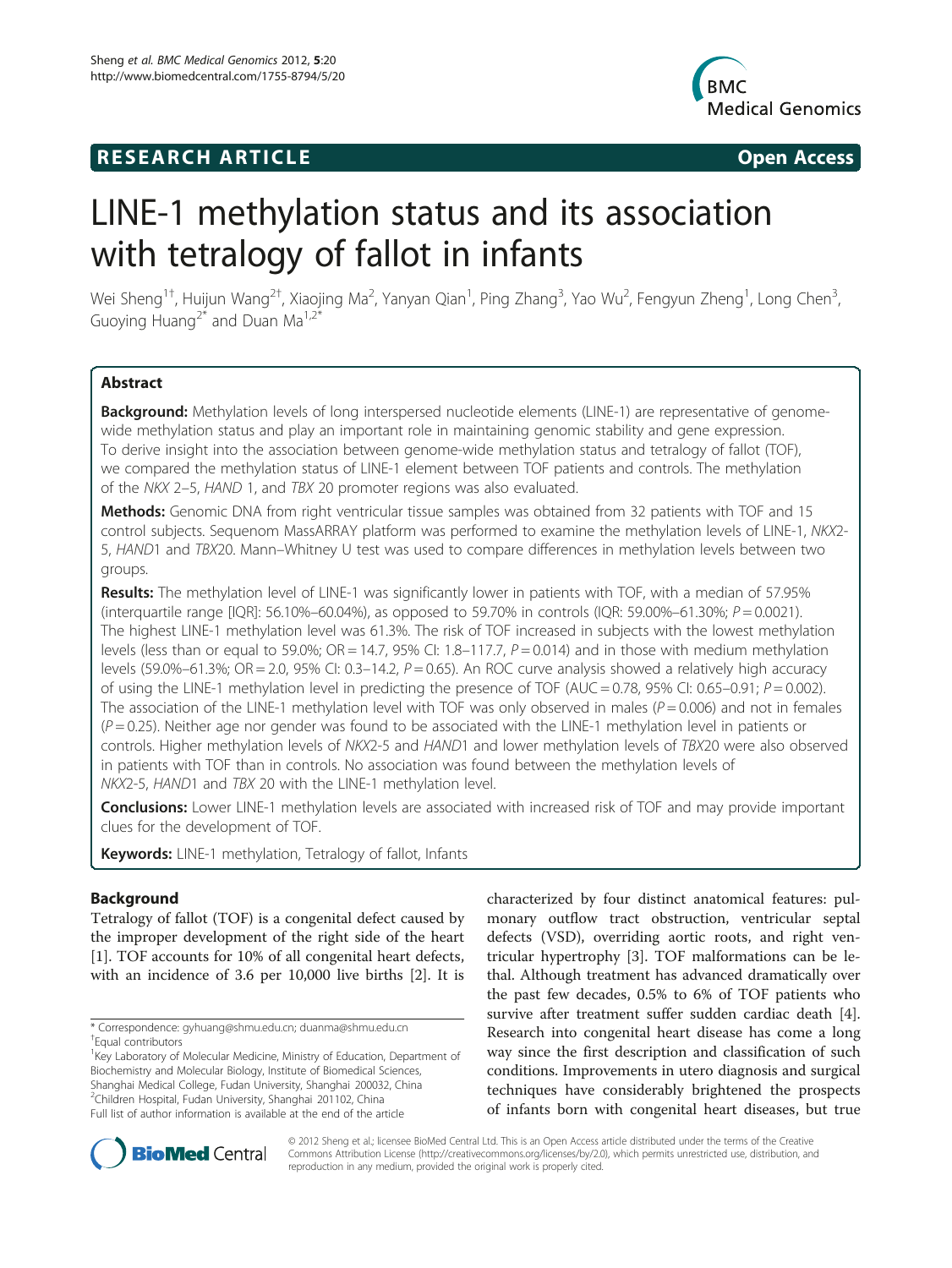<span id="page-1-0"></span>biological insights into this set of developmental diseases have been gained only recently, and their exact etiology remains unknown [[5\]](#page-8-0). Heredity is likely to play an important role in the development of TOF [[6](#page-8-0)]. In recent years, some studies have proved the existence of a correlation between TOF and gene mutations [\[4\]](#page-8-0). NKX2- 5 and HAND1 are known to act as regulatory genes during cardiac development. They are evolutionarily inflexible in their regulation of the differentiation of cardiac muscle cells and morphogenesis of the heart [[7,8\]](#page-8-0). Mutations in NKX2-5 and HAND1 have been identified in patients with TOF [\[9](#page-8-0)]. TBX20, a member of the T-box transcription factor family, interacts directly with NKX2- 5, GATA4, and GATA5 in the regulation of gene expression in the developing heart [\[10](#page-8-0)]. Mutations and over-expression of these genes have been identified in patients with TOF [[11\]](#page-8-0). Some studies have reported chromosomal abnormalities in infants and fetuses with conotruncal cardiac malformations [[12\]](#page-8-0). TOF also has a strong association with San Luis Valley Recombinant Chromosome 8 syndrome and trisomy 21 [\[13\]](#page-8-0). The causes of TOF are complex. In addition to disorders in the DNA sequence, epigenetic regulation has been proven to be associated with CHD [[14](#page-8-0)]. Despite advances in uncovering the molecular basis of these epigenetic mechanisms, their roles in cardiovascular development, tissue homeostasis, and cardiovascular disease are largely unknown [\[15\]](#page-8-0). Alterations of DNA methylation patterns have been found in many types of cancers, such as lung cancer, brain tumors, and hepatocellular carcinoma (HCC) [\[16\]](#page-8-0). The cancer genome is frequently characterized by hypermethylation of specific genes concurrently with an overall decrease in the level of 5′ methyl cytosine. This hypomethylation of the global genome promotes chromosomal instability, translocation, gene disruption, and reactivation of endoparasitic sequences [\[17\]](#page-8-0).

Long interspersed nucleotide element-1 (LINE-1) is a repetitive element. It constitutes 17–25% of the human genome [[18](#page-8-0)]. LINE-1 elements are moderately CpG rich, and most heavily methylated CpGs are located in the 5′-UTR, where they serve as internal promoters [\[19](#page-8-0)]. Because LINE-1 sequences are frequently repeated and widely interspersed human retrotransposons, their methylation level can serve as a surrogate marker of global genomic DNA methylation [\[20\]](#page-8-0). Hypomethylation in the promoter region of LINE-1 causes transcriptional activation of LINE-1 element, which causes transposition of the retroelement and chromosomal alteration [[21\]](#page-8-0). One recent report has shown that global LINE-1 hypomethylation can repress genome-wide gene expression [\[22](#page-8-0)]. Alterations of LINE-1 methylation status have been observed frequently in some diseases, such as colon cancer [[23\]](#page-8-0), neural tube defects [[24](#page-8-0)], and systemic lupus erythematosus [[25\]](#page-8-0). This has been shown to be a good

prognostic marker in certain cancers [[26\]](#page-8-0). Maternal LINE-1 DNA hypomethylation has been found to be associated with increased occurrence of non-syndromic CHDs [[20\]](#page-8-0). LINE-1 showing higher methylation levels was also observed in Alzheimer's disease (AD) [[27](#page-8-0)]. These findings suggest that changes in LINE-1 methylation may not be restricted to cancer but may instead be present in other diseases and show hypo- or hypemethylation status under different conditions.

However, it remains unclear whether changes in LINE-1 methylation are correlated with TOF. Although mutations in NKX2-5, HAND1 and TBX20 have been found in patients with TOF, together they only account for a very small percentage of patients [\[4](#page-8-0)]. In addition, little is known about whether changes in methylation are present in these specific genes.

In the present study, to determine whether alterations in LINE-1 methylation exist in the TOF tissue sample and are associated with the risk of TOF, we measured the methylation level of LINE-1 elements in the TOF patients and controls and evaluated the association between LINE-1 methylation status and TOF. The promoter methylation status of NKX2-5, HAND1 and TBX20 and their possible association with LINE-1 methylation were also investigated.

# Methods

# Patients and controls

TOF case subjects were recruited from the Children's Hospital of the Fudan University, Shanghai, China. Patients were diagnosed by echocardiogram, and the diagnoses were confirmed by surgery. Thirty-two TOF patients undergoing surgical reconstruction were recruited, including 22 (68.8%) male and 10 (31.2%) female patients ranging in age from 1 to 48 months (mean  $\pm$  SD:  $13.4 \pm 11.0$  months). The control subjects were recruited from autopsy specimens at the forensic medicine department of the Fudan University, Shanghai, China. Fifteen healthy control subjects who had died by traffic accidents were recruited, including 10 (66.7%) males and 5 (33.3%) females ranging in age from 6 months to 37 years (mean  $\pm$  SD: 19.8  $\pm$  13.9 years). All the tissue samples obtained from right ventricular outflow tracts were saved in RNAlater® ( AMBION, Inc., Austin, USA) immediately after surgical resection or autopsy and stored until use.

This study was approved by the local ethics committee of the Fudan University. Written informed consent was

|  |  | Table 1 Clinical characteristics of study subjects |  |  |
|--|--|----------------------------------------------------|--|--|
|--|--|----------------------------------------------------|--|--|

| Characteristic      | TOF $(n=32)$             | Control $(n = 15)$      |
|---------------------|--------------------------|-------------------------|
| Age (mean $\pm$ SD) | $19.8 \pm 13.9$ (months) | $13.4 \pm 11.0$ (years) |
| Male (%)            | 22 (68.7)                | 10(66.7)                |
| Female (%)          | 10(31.3)                 | 5(33.3)                 |
|                     |                          |                         |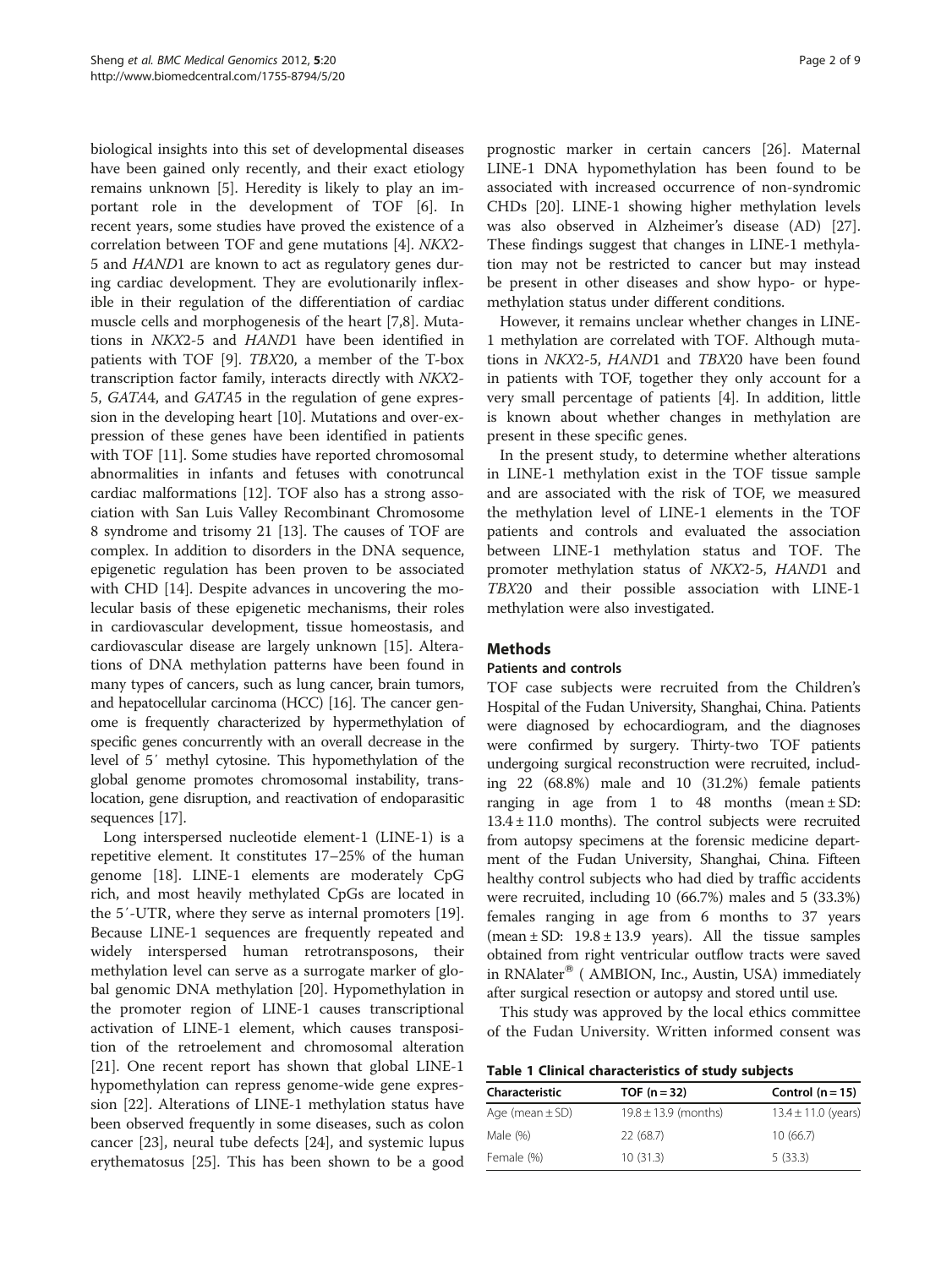

obtained from the parents and relatives of all study subjects. Clinical features of the study subjects are summarized in Table [1.](#page-1-0)

#### DNA extraction and sodium bisulfite conversion

Genomic DNA was extracted from the heart tissue samples using a QIA amp DNA Mini Kit according to manufacturer's instructions (Qiagen, Hilden, Germany). The concentration and purity of the DNA were determined by absorbance at 260 and 280 nm by NanoDropTM 1000 Spectrophotometer (Thermo Scientific, Wilmington, USA). Sodium bisulfite modification for the extracted DNA was performed using an EZ DNA Methylation  $Kit^{TM}$ strictly according to manufacturer's instructions (Zymo Research, Orange, CA, USA). Sequencing results confirmed that more than 99.0% of cytosine residues were converted. The bisulfite-converted DNA was re-suspended in 10 μl elution buffer and stored at −80 °C until the samples were ready for analysis.

# Quantitative MassARRAY analysis of gene methylation status

The Sequenom MassARRAY platform was used to perform the quantitative methylation analysis of LINE-1 element. This system, which combines base-specific enzymatic cleavage with MALDI-TOF mass spectrometry, is a highly accurate, sensitive and high-throughput method for the quantitative analysis of DNA methylation at CpG sites [[28](#page-8-0)]. The robustness of this approach for quantifying methylated and unmethylated DNA has been demonstrated by the Sequenom groups [\[29\]](#page-8-0). The region analyzed and the CpG sites of LINE-1 promoter are shown in Figure 1. Moreover, the same method was also used for analysis of the promoter methylation status of NKX 2–5, HAND1 and TBX20. The primers used in this study were designed using Methprimer (<http://epidesigner.com>; Table 2). For each reverse primer, an additional T7 promoter tag was added for in vivo transcription, and a 10 mer tag was added to the forward primer to adjust for the melting temperature differences. Briefly, the 5 μl PCR

Table 2 Primer sequences, position, product length, and CpG units used for MassArray quantitative methylation analysis

| Genes     | Forward primer $(5' \rightarrow 3')$ 1 | Reverse primer $(5' \rightarrow 3')2$ | <b>Position</b> | Product<br>length (bp) | CpG<br>unit |
|-----------|----------------------------------------|---------------------------------------|-----------------|------------------------|-------------|
| $1$ INF-1 | TTTTATTAGGGAGTGTTAGATAGTGGG            | CCCCAAAAATAAAACCTACAAAAAC             | $-835-368$      | 468                    | 24          |
| NKX2-5    | AGGAGGGTTTGGATTTTTTT                   | ATTTATTCCCAAACCTCTACTCCTC             | $-59-426$       | 486                    |             |
| HAND1     | GAGGAGATTTGTTGGTTAGATGTTT              | AATAAAAATTCCAACAATTCCCAAT             | $-886-414$      | 473                    | 25          |
| TBX20     | TTTGAGTGTGTATGTTAGTTTGAGTTT            | CTCCTATTTTCCCTAAAAAAAACCCT            | $-945 - 635$    | 311                    |             |

 $110$ -mer tag: cagtaatacgactcactatagggagaagg and  $277$  promoter tag: aggaagagag were added.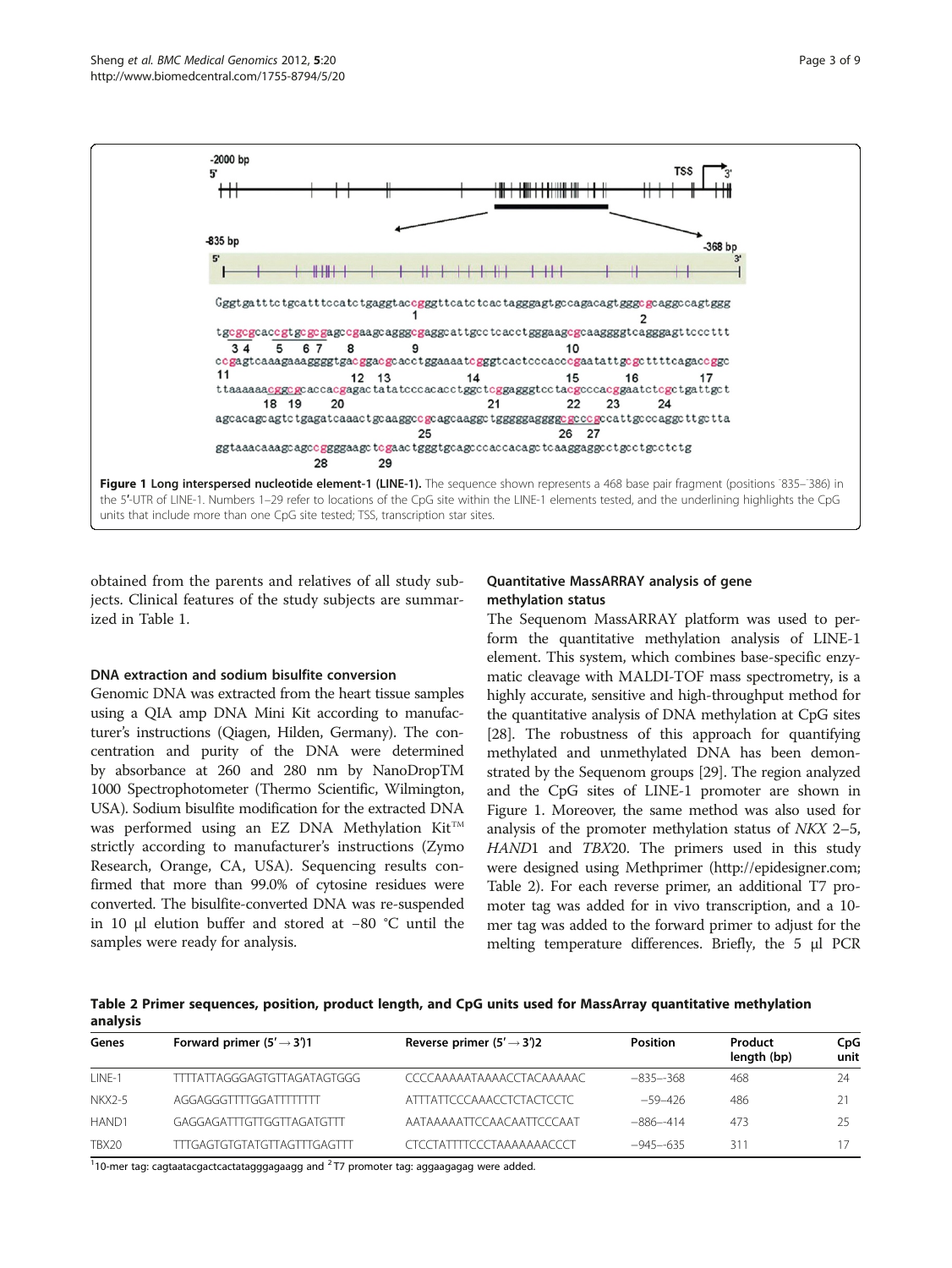<span id="page-3-0"></span>

mixture contained 10 ng bisulfite-treated DNA, 25 mM dNTP, 0.2 U of Hot Start TaqDNA polymerase (Sequenom, Sequenom Inc., San Diego, CA, U.S.), and a 1 μM mixture of forward and reverse primers. The PCR mixture was pre-heated for 4 min at 95 °C and then incubated for 45 cycles of 95 °C for 20 s, 56 °C for 30 s, and 72 °C for 60 s, followed by 72 °C for 3 min. Two microliters of SAP mix containing 1.7  $\mu$ IH<sub>2</sub>O and 0.3  $\mu$ I (1.7 U) of shrimp alkaline phosphatase (Sequenom) was added to digest redundant dNTPs with the following program: 37 °C for 20 min, 85 °C for 5 min, then maintained at 4 °C.

Five microliters of T Cleavage Transcription/RNase Cocktail, including 0.89 μl 5x T7 polymerase buffer, 0.24 μl T cleavage mix, 3.14 mM dithiothreitol (DDT), 22 U of T7 RNA and DNA Polymerase, 0.09 mg/ml RNase A, and 2 μl of product of the PCR/SAP reactions were mixed and incubated under the following conditions: 37 °C for 3 hours of in vitro transcription and RNase A digestion. Then the mixture was further diluted with  $H_2O$ to 27 μl, purified with CLEAN resin (Sequenom) and robotically dispensed onto silicon chips preloaded with matrix (SpectroCHIP; Sequenom). The spectra and the methylation values of matrix-associated laser desorption/ ionization time-of-flight mass spectrometry (Sequenom) were collected and analyzed using Epityper software (version 1.0; Sequenom).

All experiments were performed in triplicate. Inapplicable readings and their corresponding sites were eliminated from analysis. The methylation level was expressed as the percentage of methylated cytosines over the total number of methylated and unmethylated cytosines.

#### Statistical analysis

Data were analyzed using GraphPad Prism (version 5.0; GraphPad Software Inc., San Diego, CA, U.S.) and SPSS (version 13.0; SPSS Inc., Chicago, IL, U.S.). Mann–

Whitney U test was performed to compare the methylation levels between the TOF and control groups and between male and female subjects. The methylation levels were classified as quartiles according to their distributions in controls, and the highest quartile was used as the reference group for risk estimation. Odds ratios (ORs) and 95% confidence intervals (95% CI) were calculated to estimate the risk of TOF in different methylation levels using logistic regression. To further explore whether the hypomethylation of the LINE-1 element could serve as a prognostic indicator for incidence of TOF, receiver operator characteristic (ROC) curve analysis was performed to determine the accuracy in predicting the presence of TOF. The area under the curve (AUC) was calculated to evaluate the discriminatory capacity [\[30](#page-8-0)]. T-test was used to compare differences in age between the TOF and control groups. Chi-square test was used to compare the differences in gender between the two groups. Spearman correlation analysis was performed to evaluate the correlations between the methylation level of LINE-1 and the methylation levels of NKX2-5, HAND1 and TBX20 and age. All statistical analyses were 2-sided and  $P < 0.05$  was considered statistically significant.

Table 3 Association between LINE-1 methylation levels and risk of TOF

| LINE-1                           | TOF (%)    | Control (%) | OR (95% CI)       | Ρ     |  |
|----------------------------------|------------|-------------|-------------------|-------|--|
| methylation level                | $(n = 32)$ | $(n = 15)$  |                   |       |  |
| Highest quartile<br>$($ >75%)    | 2(6.3)     | 4(26.7)     | 1.0 (reference)   |       |  |
| Medium quartile<br>$(25% - 75%)$ | 8(25.0)    | 8(53.3)     | $2.0(0.3 - 14.2)$ | 0.65  |  |
| Lowest quartile<br>$(<$ 25%)     | 22(68.7)   | 3(20.0)     | 14.7 (1.8-117.7)  | 0.014 |  |

OR, odds ratio; P, percentile; Cutoffs defined as 25% P and 75% P of the control group methylation level.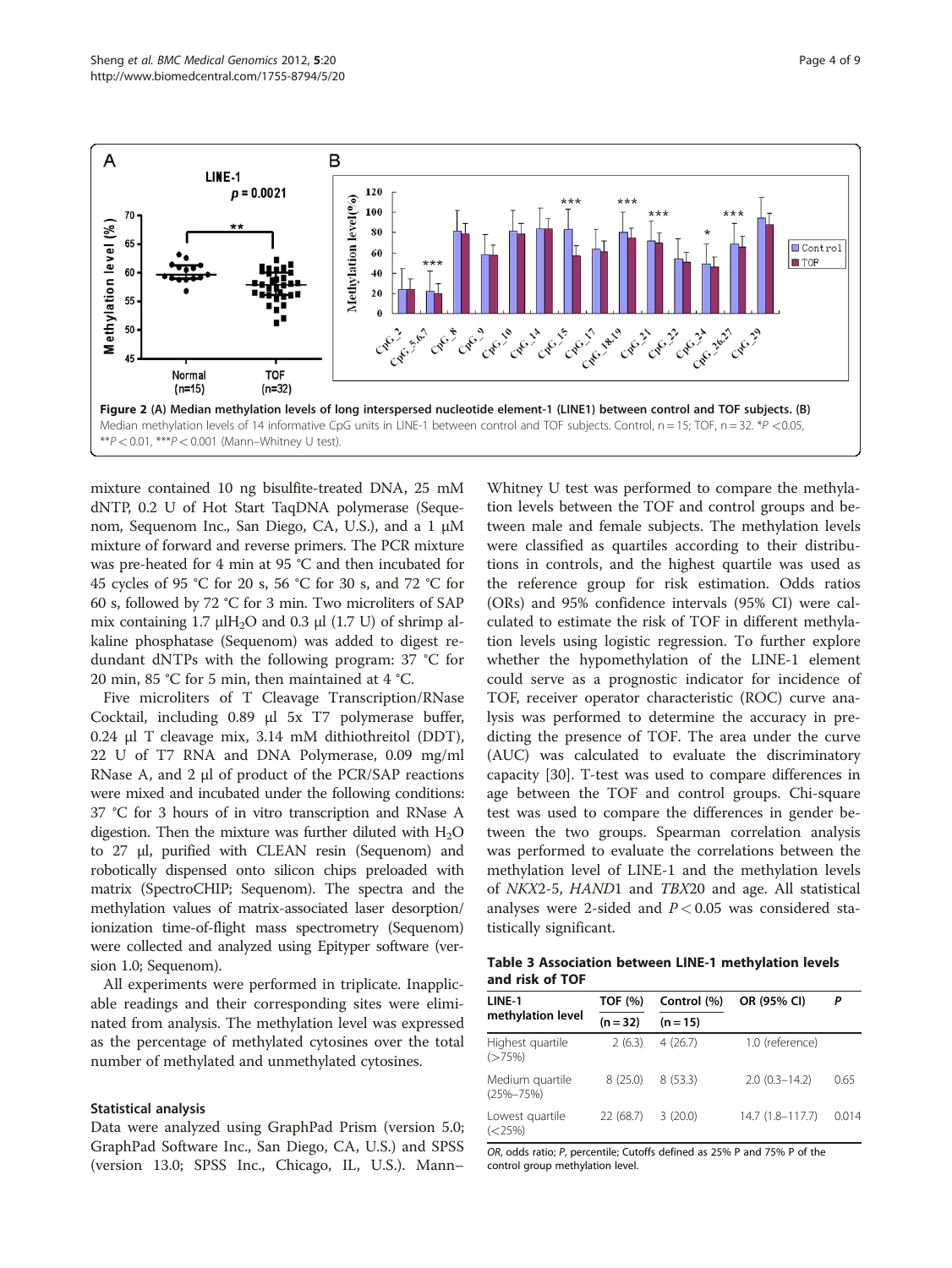<span id="page-4-0"></span>

# Results LINE-1 methylation levels in the TOF patients

#### and controls

To determine the whole-genome methylation level, we analyzed the methylation status of the LINE-1 element in 32 patients with TOF and 15 control subjects. To exclude any tissue heterogeneity that might affect methylation levels, we used tissue taken from similar regions of the right ventricular. The amplicon detected in the 5′-UTR of LINE-1 was 468 base pairs in length and contained 29 CpG sites which could be divided into 24 CpG units. Prior to analysis, strict quality control was carried out to remove potentially unreliable measurements, such as low mass, high mass and silent peak overlap CpG units. The CpG units that failed to produce data for more than 30% of samples (unreliable CpG units) and samples lacking more than 30% of their data points (unreliable samples) were discarded [\[31\]](#page-8-0). The methylation level of LINE-1 was significantly lower in patients with TOF, with a median value of 57.95% (interquartile range [IQR]: 56.10%– 60.04%), as opposed to 59.70% (IQR: 59.00%–61.30%) in controls  $(P = 0.0021$ , Figure [2A\)](#page-3-0).

The methylation level of every CpG unit was also evaluated. After the removal of unreliable data, we obtained 14 informative CpG units containing 18 CpG sites. The mean methylation levels varied across different CpG units, ranging from 19.8% to 94.3% (Figure [2B](#page-3-0)). The methylation levels at CpG\_5.6.7, CpG\_15, CpG\_18.19, CpG\_21, CpG\_24, and CpG\_26.27 were significantly lower in patients with TOF than in the controls  $(P < 0.05)$ . No significant differences were found at the other CpG units  $(P > 0.05)$ .

#### Association between LINE-1 methylation and the risk of developing TOF

Twenty-two patients with TOF (68.7%) were grouped into the lowest quartile (methylation level less than or equal to 59.0%). Only 2 TOF patients (6.3%) were grouped into the highest quartile (methylation level greater than or equal to 61.3%). Eight TOF patients (25.0%) were categorized into the medium quartile (methylation level between 59.0% and 61.3%). Subjects in the lowest quartile had a greater risk of TOF than those in the highest quartile (OR = 14.7, 95% CI: 1.8–117.7,

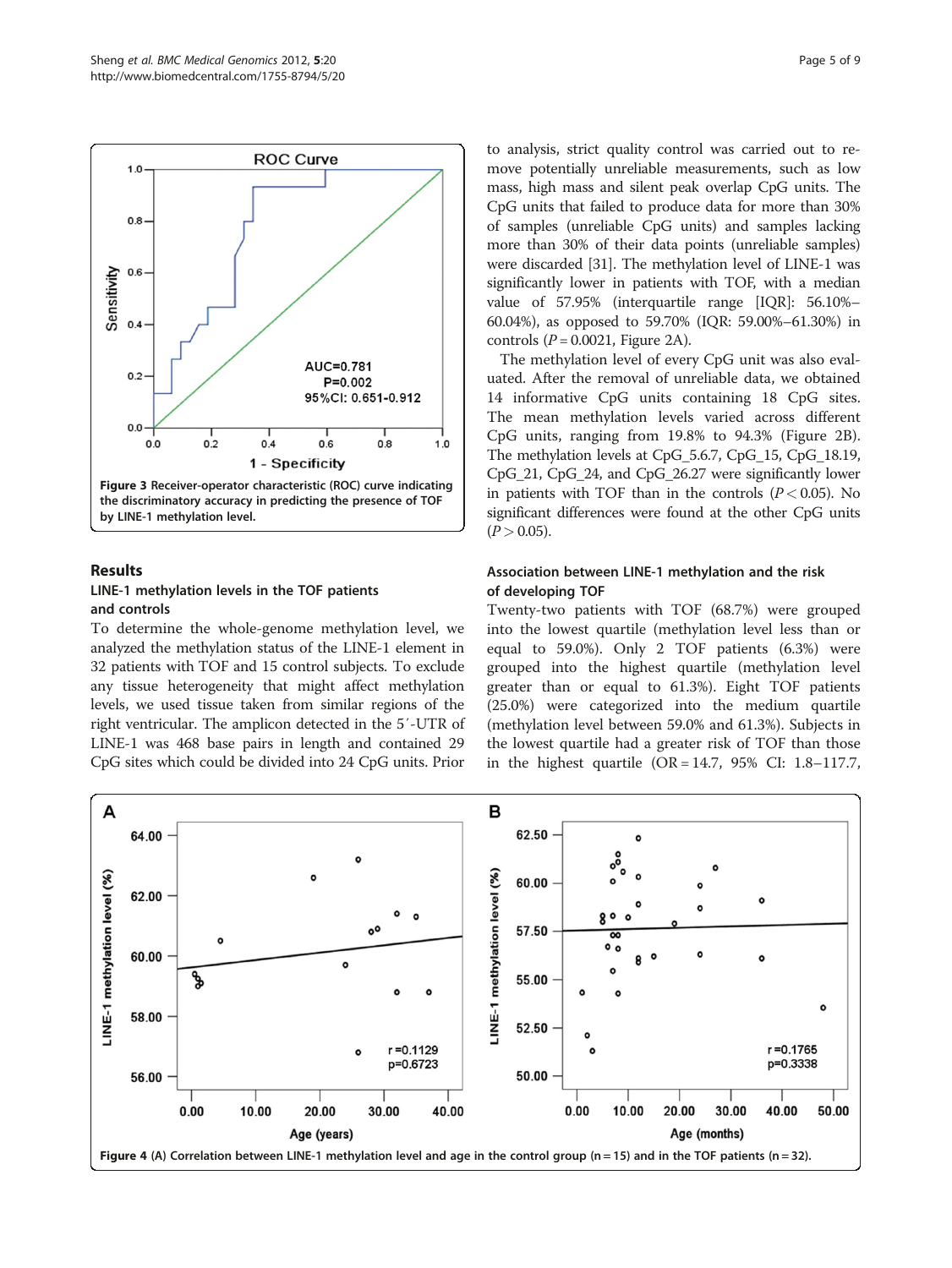

 $P = 0.014$ ). Subjects in the lowest quartile were not found to have significantly greater risk of TOF than those in the medium quartile  $(OR = 2.0, 95\% \text{ CI: } 0.3-14.2,$  $P = 0.65$ ; Table [3\)](#page-3-0).

ROC curve analysis revealed that the AUC value for the LINE-1 methylation level was significantly higher in the TOF patients  $(AUR = 0.781$  for controls  $vs.$  TOF patients, 95%CI: 0.65–0.91,  $P = 0.002$ ; Figure [3\)](#page-4-0).

#### Association between of LINE-1methylation and age

No correlation was found between the LINE-1 methylation and age in the control group  $(r = 0.11, P = 0.67;$  Figure [4A](#page-4-0)) or in TOF patients( $r = 0.18$ ,  $P = 0.33$ ; Figure [4B](#page-4-0)).

#### Association between of the LINE-1 methylation and gender

No significant difference was found between the median LINE-1 methylation levels of male and female control subjects (60.1% *vs.* 59.3%,  $P = 0.43$ ; Figure 5A) or in TOF patients (57.6% *vs.*58.3%;  $P = 0.35$ ; Figure 5B). Male TOF patients had significantly higher median methylation levels than male controls  $(60.1\% \text{ vs. } 57.6\%, P = 0.0057;$ Figure 6A). There was no significant difference in the median LINE-1 methylation level among female subjects  $(59.3\% \text{ vs. } 58.3\%, P = 0.25; \text{ Figure 6B}).$ 

# Association between LINE-1 hypomethylation and NKX2-5, HAND1, and TBX20 methylation levels

Patients with TOF had significantly higher methylation levels than controls for both NKX2-5 (30.5% vs. 20.0%,  $P = 0.018$  and  $HAND1$  (30.5% vs.18.7%,  $P = 0.0006$ ). Lower methylation levels of TBX20 were observed found in the TOF patients than in controls (16.2% vs. 29.5%,  $P < 0.0001$ ; Table [4](#page-6-0)). No association was found between the methylation levels of NKX2-5, HAND1 and TBX20 and the LINE-1 methylation level  $(P > 0.05;$ Figure [7](#page-6-0)).

#### **Discussion**

LINE-1 methylation patterns can serve as an indicator of global DNA methylation, especially in cancer cell lines [[24\]](#page-8-0). LINE-1 hypomethylation may have two effects on the multistep process of carcinogenesis: facilitating chromosomal instability and controlling gene expression [[22\]](#page-8-0). However, normal tissues from different organs showed tissue-specific levels of methylated LINE-1 [[32](#page-8-0)]. In the present study, we demonstrated that the hypomethylation levels of LINE-1 were present in the cardiac tissue of TOF and might increase the risk of developing TOF. ROC curve analysis confirmed the discriminatory

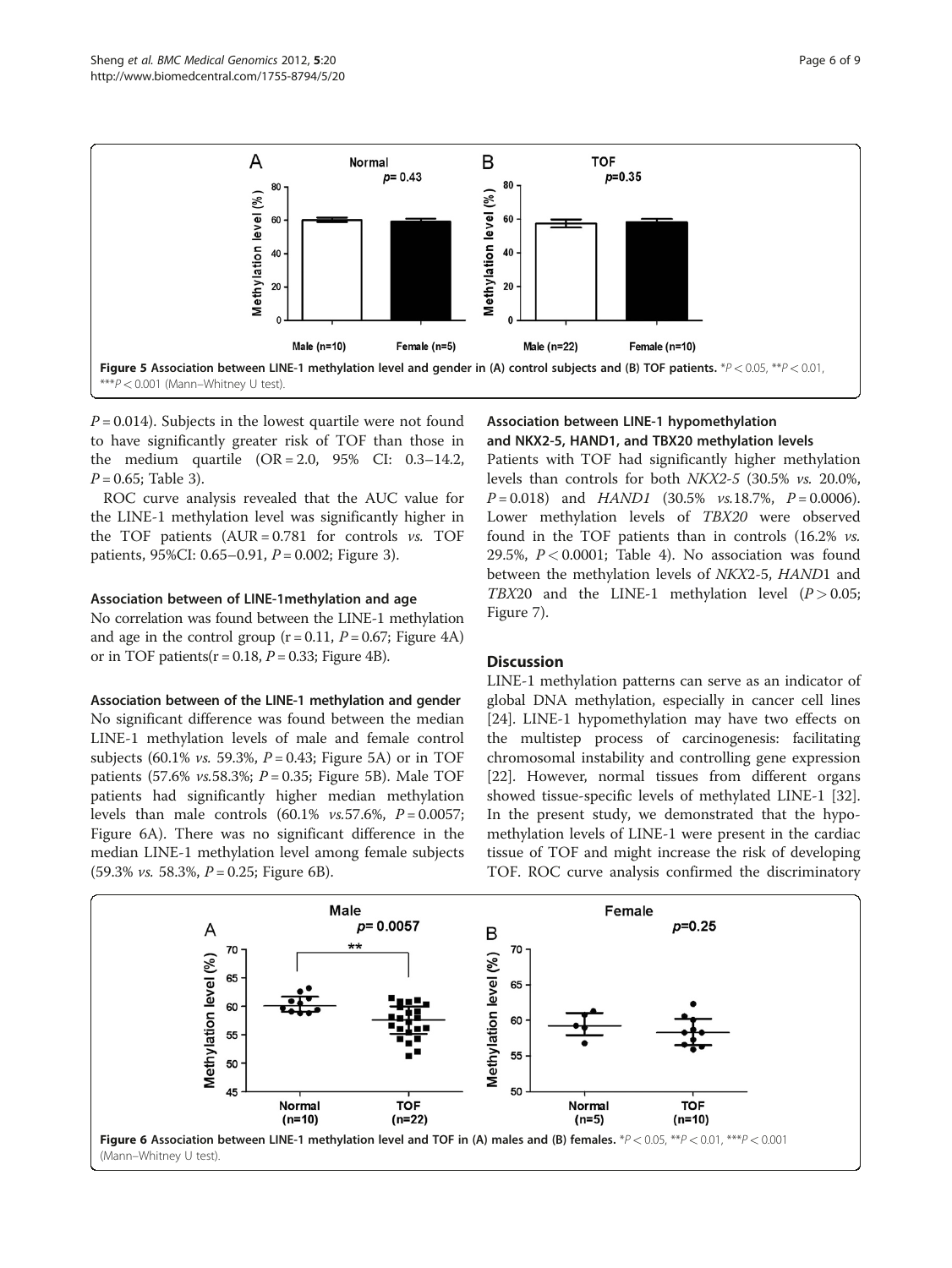| Gene         | TOF (median, IQR <sup>1</sup> ) | Control (median, IQR)      |          |
|--------------|---------------------------------|----------------------------|----------|
| <b>HAND1</b> | 30.5%, 20.8%-40.9%, n = 30      | 18.7%, 12.2%-24.8%, n = 15 | 0.0006   |
| TBX20        | 16.2%, 11.0%-24.1%, n = 31      | 29.5%, 25.0%-38.9%, n =13  | < 0.0001 |
| NKX2-5       | 30.5%, 18.4%-43.4%, n =25       | 20.0%, 13.6%-23.2%, n =13  | 0.018    |
|              |                                 |                            |          |

<span id="page-6-0"></span>

 $1/QR$ : interquartile range;  $2$ Mann-Whitney U test was used.

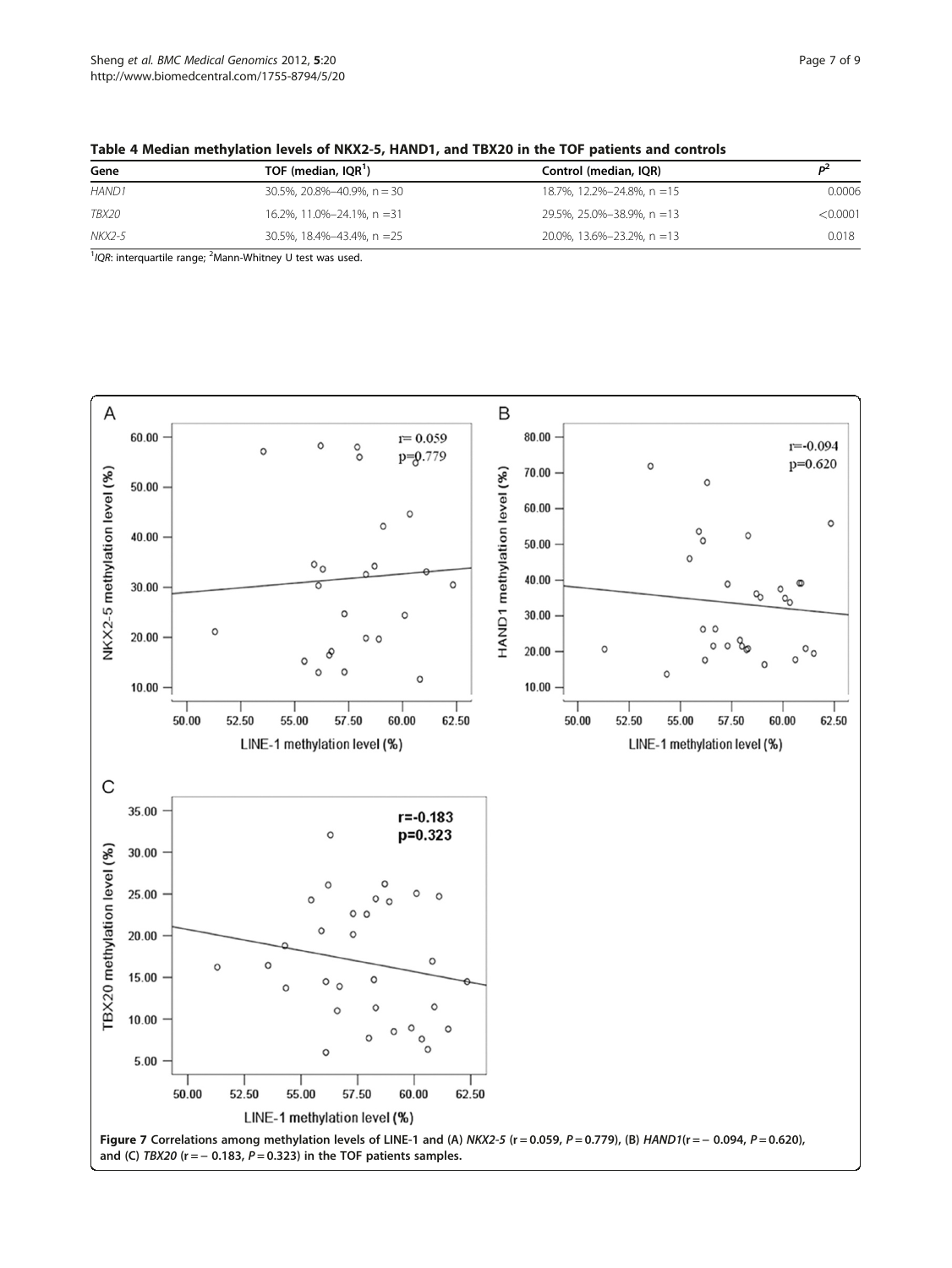accuracy in predicting the presence of TOF by LINE-1 methylation level, suggesting that hypomethylation of LINE-1 applicable to the risk assessment of TOF. This provides initial evidence of the potential pathophysiology of TOF in pediatric patients. Consistent with one previously published study on the correlation between LINE-1 CpGs[\[33\]](#page-8-0), the methylation status of the CpG dinucleotides at the LINE-1 promoter regions observed in this study is not equally distributed. The significant hypomethylation observed at CpG units may imply an increase in retro-transposition, which may in turn decrease the chromosomal stability of TOF subjects during early embryonic development. The precise roles of these factors in the development of chromosomal instability and retro-transposition require further study.

Changes in epigenetic patterns from one generation to the next must be evaluated cautiously. These markers are both cell- and tissue-specific and malleable [\[34](#page-8-0)]. Many factors, including age, gender and environmental factors, have been shown to influence DNA methylation patterns [\[31\]](#page-8-0). Jintaridth et. al studied the relationship between LINE-1 methylation levels and age and found that LINE-1 methylation status was not associated with age in human peripheral blood mononuclear cells [\[35](#page-8-0)]. However, age-dependent global DNA demethylation has also been shown to be associated with many diseases, such as gastrointestinal cancer [\[36](#page-8-0)]. In families with a history of testicular cancer, researchers have observed strong gender-specific LINE-1 methylation patterns between parents and offspring, particularly between affected fathers and sons [\[34](#page-8-0)]. In the present study, we found no association between LINE-1 methylation and either age or gender, suggesting that age and gender may not influence the LINE-1 methylation level. However, we also found significant association between the LINE-1 methylation status and TOF was present in the male group but not in the female group. This is consistent with observations that TOF occurs slightly more often in men than in women [\[37](#page-8-0)].

Genome-wide hypomethylation and hypermethylation at promoter CpG islands of specific gene are common in cancer. Recent studies have shown that genome-wide hypomethylation is tightly linked to CpG island hypermethylation in prostate cancer [[38](#page-8-0)] and neuroendocrine tumors [\[39\]](#page-8-0). However, global genome hypomethylation has not been found to be associated with promoter hypermethylation for specific genes, as assessed in follicular thyroid cancer [\[40](#page-8-0)]. Three genes that regulate heart development, NKX2-5, HAND1 and TBX20, play important roles in the maintenance of normal cardiac development. Although mutations of NKX2-5, HAND1 and TBX20 have been found in patients with TOF, they are present only in a small percentage of patients with congenital heart disease [[4\]](#page-8-0). Based on these findings, we hypothesized that the

epigenetic factors related to these genes, such as DNA methylation, are likely to contribute to the development of TOF. In the present study, we found that TOF patients had significantly higher methylation levels in the promoter CpG islands of NKX2-5 and HAND1 than controls. They had lower methylation levels in the promoter CpG island of TBX20 (Table [4\)](#page-6-0). These changes were consistent with the reverse results of mRNA expression mircoarray analysis [\[41\]](#page-8-0). However, the question of whether or not these mRNA-level changes were caused by the altered methylation status of NKX2-5, HAND1 and TBX20 requires further study. We found no correlation between the methylation status of LINE-1 and that of NKX2-5, HAND1 and TBX20, indicating that the hypomethylation of LINE-1 DNA may not influence the methylation pattern of specific genes in patients with TOF.

#### Conclusions

In summary, our results suggest that hypomethylation of LINE-1 may be associated with increased risk of TOF. Aberrant methylation of specific genes was observed in patients with TOF and showed no correlation with the hypomethylation of LINE-1 DNA. Changes in LINE-1 methylation may be useful epigenetic features for TOF patients. The difficulty of collecting heart tissue samples has placed some limitations on this study; we were unable to obtain enough complete matched samples from TOF patients and healthy controls. Further studies with larger sample populations are warranted to confirm our findings.

#### Competing interests

The authors declare that they have no competing interests.

#### Acknowledgements

We are grateful to Dr. Mingfu Wu (Center for Cardiovascular Sciences, Albany Medical College, Albany, NY, U.S.) for suggestions and editing the manuscript. This work was supported by National Basic Research Program of China (973 Program: 2009CB941704, 2010CB529504) and Key Program of National Natural Science Foundation of China (30930096).

#### Author details

<sup>1</sup>Key Laboratory of Molecular Medicine, Ministry of Education, Department of Biochemistry and Molecular Biology, Institute of Biomedical Sciences, Shanghai Medical College, Fudan University, Shanghai 200032, China. <sup>2</sup>Children Hospital, Fudan University, Shanghai 201102, China. <sup>3</sup>Department of Forensic Medicine, Shanghai Medical College, Fudan University, Shanghai 200032, China.

#### Authors' contributions

SW participated in study concept and design and coordination perform of the study, helped with the statistical analysis and drafted the manuscript. WH participated in study concept and design and helped to draft the manuscript. QY, WY, MX, and ZF participated in TOF sample acquisition and helped to draft the manuscript. CL and ZP participated in normal control sample acquisition and helped to draft the manuscript. MD and HG participated in study concept and design, study coordination, and helped to draft the manuscript. All authors have read and approved the final manuscript.

#### Received: 23 January 2012 Accepted: 6 June 2012 Published: 6 June 2012